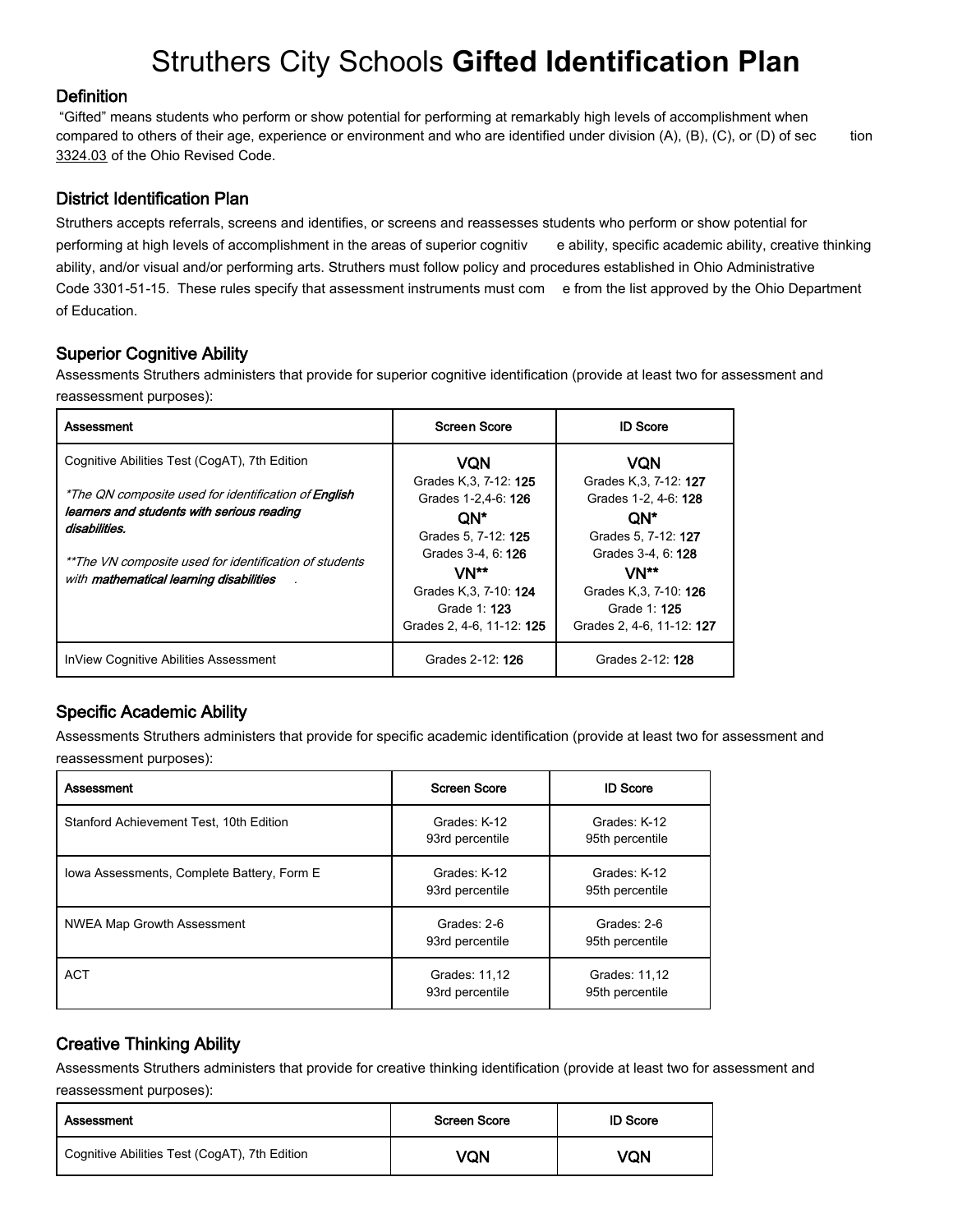|                                                                                                     | Gr. $K-1:109$<br>$Gr. 2-12: 110$<br>QN<br>Gr. 3-12: 110<br>VN<br>Gr. K: 108<br>Gr. 2-12: 109 | Grades K-1: 111<br>Grades 2-12: 112<br>QN<br>Grades 3-12: 112<br>VN.<br>Grade K: 110<br>Grades 1-12: 111 |
|-----------------------------------------------------------------------------------------------------|----------------------------------------------------------------------------------------------|----------------------------------------------------------------------------------------------------------|
| InView Cognitive Abilities Assessment                                                               | Grades 2-12: 110                                                                             | Grades 2-12: 112                                                                                         |
| <b>AND</b>                                                                                          |                                                                                              |                                                                                                          |
| Gifted Rating Scales (GRS) Creativity Scales                                                        | Ages: 4-13.11<br>Score of 60-65                                                              | Ages: 4-13.11<br>Score of 66                                                                             |
| Scales for Rating the Behavior Characteristics of<br>Superior Students (SRBCSS)- Part II Creativity | Grades: K-12<br>48-50                                                                        | Grades: K-12<br>51                                                                                       |

## Visual and Performing Arts

Assessments Struthers administers that provide for visual and performing arts identification (provide at least two for each a rts area for assessment and reassessment purposes):

#### VPA: Dance

| Assessment                                      | <b>Screen Score</b>       | <b>ID Score</b>       |
|-------------------------------------------------|---------------------------|-----------------------|
| Ohio Department of Education Rubric             | Grades: K-12<br>$20 - 25$ | Grades: K-12<br>26-30 |
| Gifted and Talented Evaluation Scales (GATES-2) | Grades: 9-12<br>90-110    | Grades: 9-12<br>111   |

#### VPA: Drama

| Assessment                                                                                 | <b>Screen Score</b>   | <b>ID Score</b>       |
|--------------------------------------------------------------------------------------------|-----------------------|-----------------------|
| Ohio Department of Education Rubric                                                        | Grades: K-12<br>16-19 | Grades: K-12<br>20-24 |
| Scales for Rating the Behavior Characteristics of<br>Superior Students (SRBCSS)- Part VIII | Grades: K-12<br>54-56 | Grades: K-12<br>57    |

#### VPA: Music

| Assessment                                                                               | Screen Score          | <b>ID Score</b>       |
|------------------------------------------------------------------------------------------|-----------------------|-----------------------|
| Ohio Department of Education Rubric                                                      | Grades: K-12<br>14-17 | Grades: K-12<br>18-21 |
| Scales for Rating the Behavior Characteristics of<br>Superior Students (SRBCSS)- Part VI | Grades: K-12<br>37-38 | Grades: K-12<br>39    |

#### VPA: Visual Art

| Assessment                                        | <b>Screen Score</b>   | <b>ID Score</b>           |
|---------------------------------------------------|-----------------------|---------------------------|
| Ohio Department of Education Rubric               | Grades: K-12<br>16-20 | Grades: K-12<br>$21 - 24$ |
| Scales for Rating the Behavior Characteristics of | Grades: K-12          | Grades: K-12              |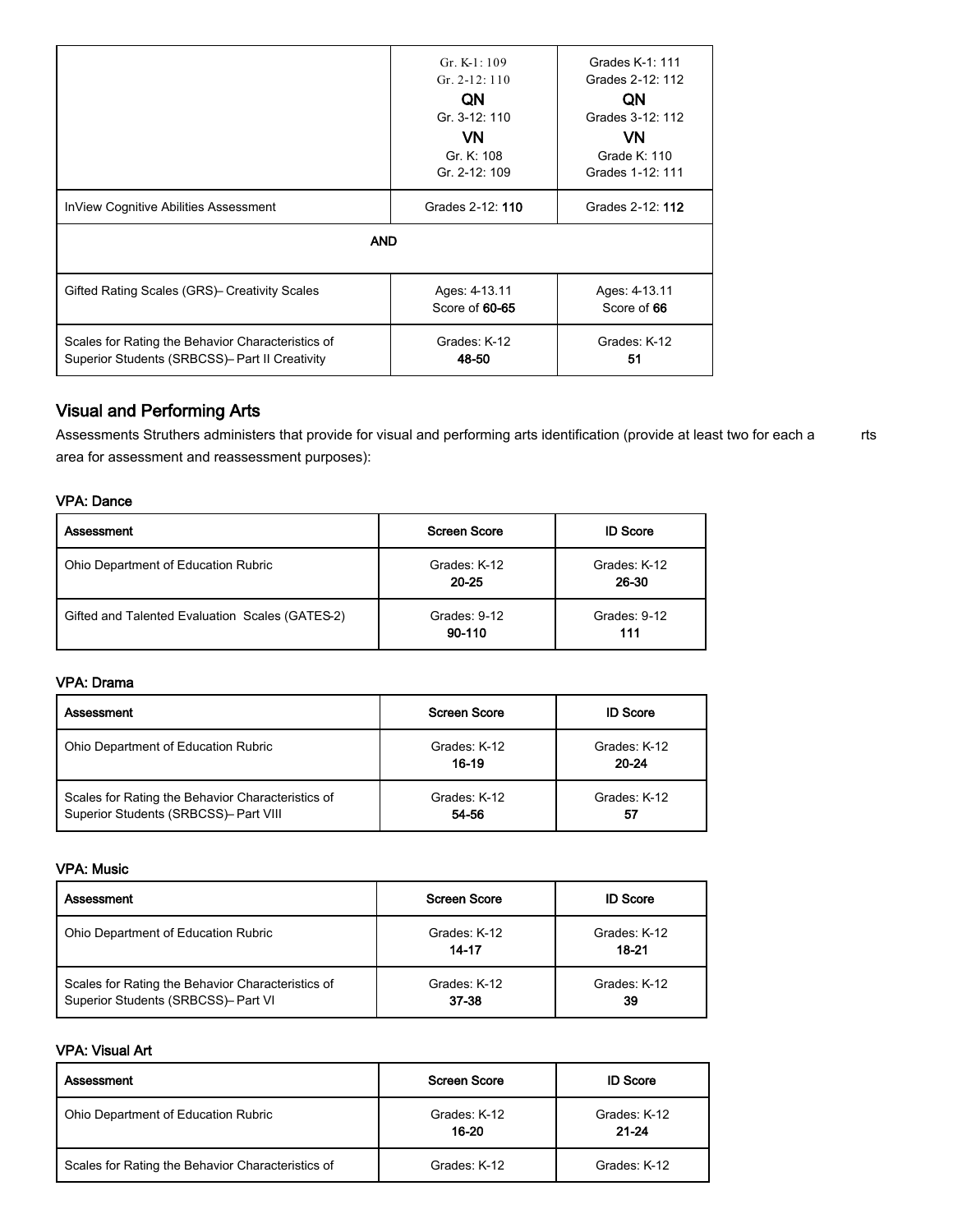| Superior Students (SRBCSS)- Part V | 59-60 |  |
|------------------------------------|-------|--|
|------------------------------------|-------|--|

#### Identification Process

Struthers shall provide at least two opportunities each year for assessment in the case of children requesting assessment or recommended for assessment by teachers, parents or other children. Struthers ensures there are ample and appropriate scheduling procedures for assessments and reassessment using:

| <b>Type of Assessment</b>                        | <b>Content Area(s)</b>     | Grade Level(s) |
|--------------------------------------------------|----------------------------|----------------|
| <b>Whole-Grade Assessments</b>                   | SC, R, M, and/or CT        | 2,5            |
| Individually-administered tests &<br>small-group | SC, CT, SA: R, M, Sci & SS | $K-12$         |
| Audition, performance                            | VPA                        | $K-12$         |
| Display of work                                  | VPA                        | $K-12$         |

## Scheduling Procedures for Administering Assessments

Struthers notifies parents for/of:

- Scheduling of assessments, including whole-grade screenings
- Assessm ent results (within 30 days of receipt)
- Appeals procedures related to assessm ents and results

#### Equitable Testing Guidance

- Struthers uses allowable student IEP and 504 accom m odations. If a particular test does not allow for their use, Struthers does select a com parable approved test.
- Struthers uses or elim inates subtests as specified on the Chart of Approved Assessm ents and Gifted Identification FAQ.
- Struthers selects instrum ents that allow for equitable identification of underrepresented populations (Minority students; Students who are econom ically disadvantaged; Students with disabilities; and English learners.)
- Struthers does not alter identification criteria other than that established in the Ohio Revised Code and Ohio Adm inistrative Code.

#### Out of District Scores

Struthers accepts scores, completed within the preceding 24 months on assessment instruments approved for use by the Ohio Departm ent of Education, provided by other schools and/or trained personnel outside the school district.

# Struthers Referral Process

Children m ay be referred in writing on an ongoing basis, based on the following:

- Child request (self-referral);
- Teacher recom m endation;
- Parent/guardian request;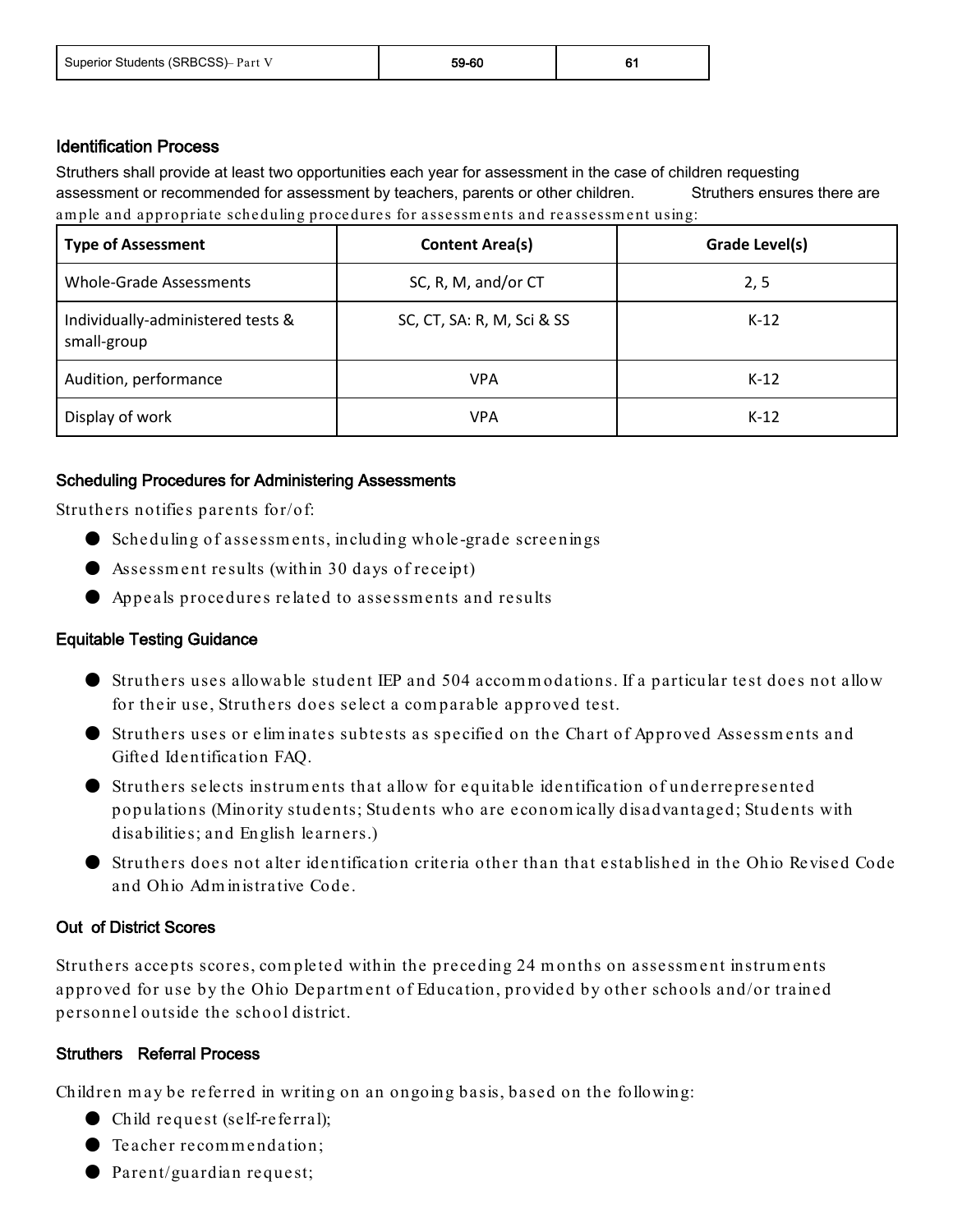- Child referral of peer; and
- Other (e.g., psychologist, community members, principal, gifted coordinator, etc.)

Upon receipt of a referral, Struthers will:

- Follow the process as outlined in Struthers' Gifted Education Policy and
- Notify parents of results of screening or assessm ent and identification within 30 days.

#### **Screening**

Struthers ensures equal access to screening and further assessment of all district children, including culturally or linguistically diverse children, children from low socioeconomic backgrounds, children wit h disabilities and children for whom English is a second language.

#### Identification

When the screening assessment has been completed, if the data obtained is from an approved identification instrument and the score meets cut -off scores specified in departm ent of education guidance, the identification decision is made and the student's educational needs are determined. Identification scores remain in effect for the remainder of the student's K -12 school experience.

#### Reassessment

When the screening assessment has been completed, if the data is from an approved screening instrument or from an identification instrument on which the student is within a district --specified range below the identification score, re -assessment for possible identification occurs.

#### Equal access and underrepresented populations

Struthers ensures equal access to screening and further assessment of all district children, including culturally or linguistically diverse children, children from low socioeconomic backgrounds, children with disabilities and children for whom English is a second l anguage. These students could include the following:

- Minority students
- Students who are economically disadvantaged
- Students with disabilities
- English Language Learners

Struthers ensures that assessments instruments:

- Are administered by a trained individua lin conformance with the instructions provided by their publisher;
- Have been validated for the specific purpose and populations for which they are used and measure the specific area(s) of gifted ability;
- Allow for appropriate screening and identificatio n of minority or disadvantaged students, students with disabilities, and English learners;
- Are provided and administered in the student's native language or other mode of communication if English is a barrier to the student's performance or if requested  $\mathbf{b}$  y the parent;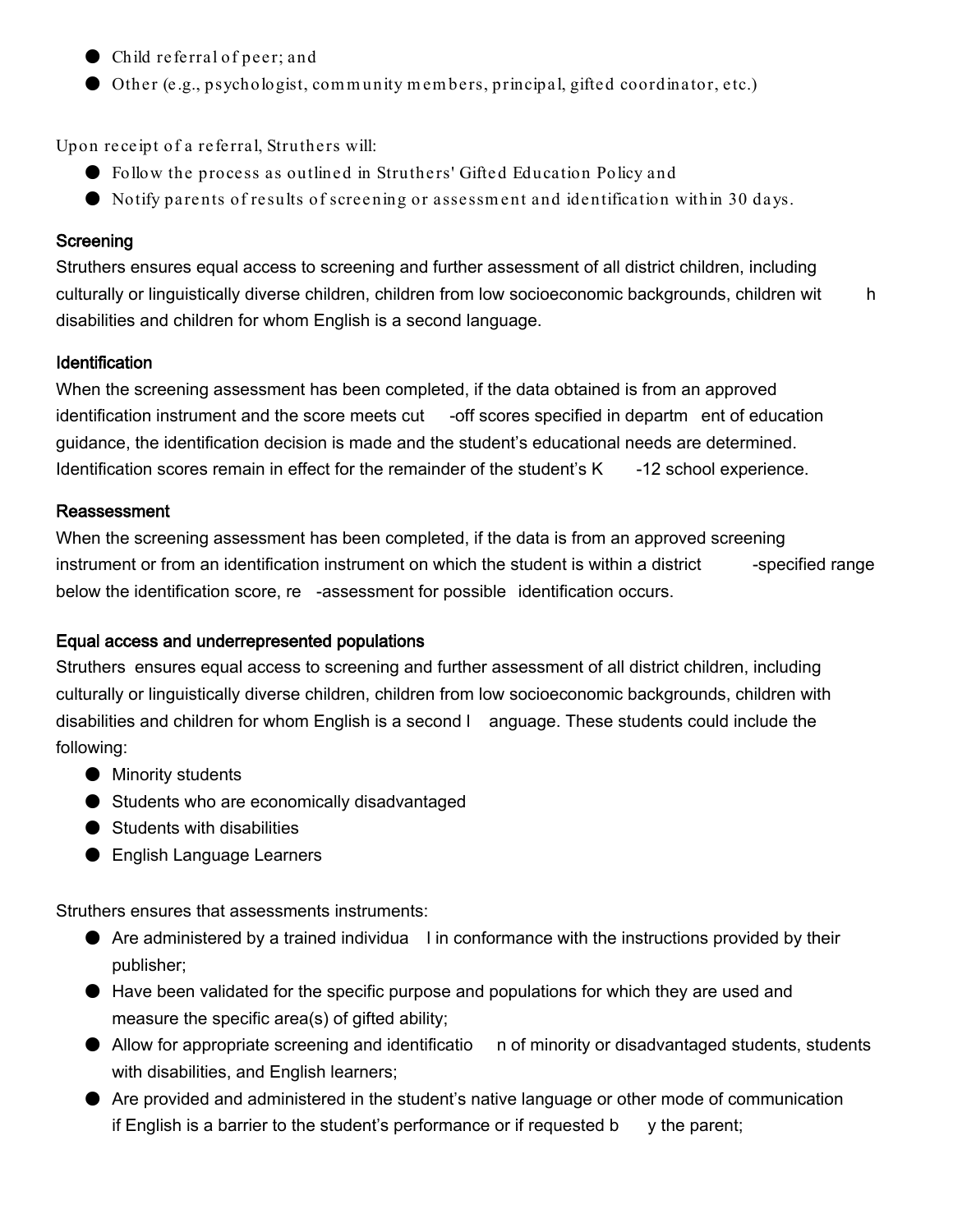- Are provided and adm inistered using the accom m odations in a student's Individualized Education Program or 504 Plan. If these accom m odations are not consistent with a test's allowable accom m odations, a com parable approved assessm ent instrum ent shall be used; and
- Are selected and adm inistered so as to best ensure that when a test is adm inistered to a student with a disability or im paired sensory, m anual or speaking skills, the test results accurately reflect the student's aptitude or achievem ent level or whatever other factors the test purports to m easure, rather than reflecting the student's disability or im paired sensory, m anual or speaking skills.

Struthers ensures equal opportunity for all district students identified as gifted to receiv e any services offered by the district for which the student meets the criteria.

Students cannot be excluded from services due to:

- Outside scores
- Specific named test
- Specific named grade level
- Most recent test scores

# **Transfer**

Struthers ensures that any child transferring into the district will be assessed within 90 days of the transfer at the request of the parent. Parents shall contact the building principal.

- Assigned district personnel reviews incoming student permanent recor ds for the following:
	- Gifted Identification/Testing Records
		- If assessments/scores used are not approved for use by the Ohio Department of Education, then the parent will be contacted.
	- Assessment results approved for use by the Ohio Department of Education to identify giftedness in students
	- Placement of the student in services that match, if applicable, the child's identified area

# Appeal Procedure

An appeal by the parent is the reconsideration of the result of any part of the identification process which would include:

- Screening procedure or assessm ent instrum ent (which results in identification);
- The scheduling of children for assessment;
- The placem ent of a student in any program ; and
- Receipt of services.

Parents should subm it a letter to the superintendent or designee outlining the nature of the concern. The superintendent or designee will convene a m eeting with the parent/guardian, which m ay include other school personnel. The superintendent or designee will issue a written final decision within 30 days of the appeal. This written notice should include the reason for the decision(s).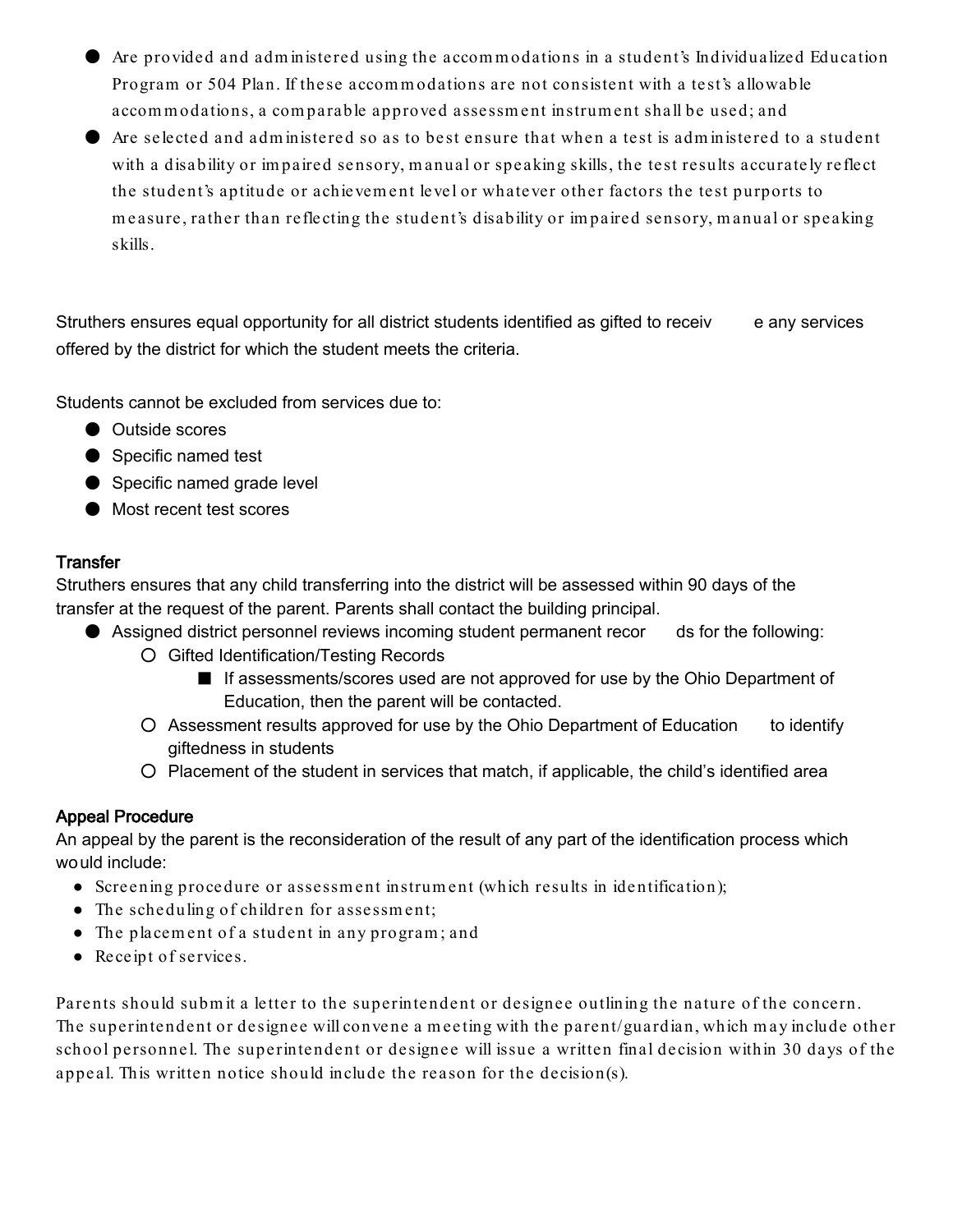# District Service Plan

Struthers ensures equal opportunity for all students identified as gifted to receive any services offered for which the student meets the criteria. ( Services provided by Struthers.)

| Name for<br>Service                 | <b>Service Setting</b>                                                                | <b>Grade Level</b> | Criteria<br>for Service                                                                                   | <b>Service Provider</b>                                                                                                                                                              |
|-------------------------------------|---------------------------------------------------------------------------------------|--------------------|-----------------------------------------------------------------------------------------------------------|--------------------------------------------------------------------------------------------------------------------------------------------------------------------------------------|
| <b>Gifted Services</b>              | Regular classroom with<br><b>Cluster Grouping</b><br>Language Arts                    | $3-8$              | <b>Superior Cognitive</b><br>AND/OR Reading ID                                                            | <b>General Education Classroom Teacher</b><br>*General Education Teachers currently<br>working toward meeting the HQPD<br>Requirement<br><b>OR</b><br>Gifted Intervention Specialist |
| <b>Gifted Services</b>              | Regular Classroom with<br><b>Cluster Grouping</b><br><b>Mathematics</b>               | $3-6$              | Superior Cognitive ID<br>AND/OR Math ID                                                                   | <b>General Education Classroom Teacher</b><br>*General Education Teachers currently<br>working toward meeting the HQPD<br>Requirement                                                |
| <b>Gifted Services</b>              | Regular Classroom<br><b>Honors Math</b>                                               | $7 - 8$            | Superior Cognitive ID<br>AND/OR Math ID                                                                   | <b>General Education Classroom Teacher</b><br>Pre-Alg/Alg I<br>*General Education Teachers currently<br>working toward meeting the HQPD<br>Requirement                               |
| <b>Gifted Services</b>              | <b>Honors</b> ELA and Math<br><b>Advanced Placement</b><br><b>College Credit Plus</b> | $9 - 12$           | Superior Cognitive ID<br>and/or Related Content<br>ID                                                     | <b>General Education Classroom Teacher</b><br>*General Education Teachers currently<br>working toward meeting the HQPD<br>Requirement                                                |
| <b>Gifted Services</b><br>(Year #1) | Regular classroom with<br>early entrance to<br>kindergarten                           | K.                 | Superior Cognitive &/or<br><b>Related Content ID Iowa</b><br>Acceleration Scales,<br><b>Team Decision</b> | <b>General Education Classroom Teacher</b><br>Collaboration and support between classroom<br>teachers and gifted support personnel.                                                  |
| <b>Gifted Services</b><br>(Year #1) | Regular classroom with<br>whole grade or subject<br>acceleration                      | $K-12$             | Superior Cognitive &/or<br><b>Related Content ID Iowa</b><br>Acceleration Scales,<br><b>Team Decision</b> | <b>General Education Classroom Teacher</b><br>Collaboration and support between classroom<br>teachers and gifted support personnel.                                                  |

#### Written Education Plans

When students identified as gifted are reported to parents and the Ohio Department of Education as served, they must have a Written Education Plan in compliance with the Operating Standards for Identifying and Serving Gifted Students.

#### **Withdrawal**

If at an y time a student wishes to withdraw from gifted programs or services the request should be written by the parent or child to the building administrator. If children request to withdraw, parents will be notified.

#### IDENTIFICATION AND SERVICE PLAN APPROVAL

Struthers identification and service plans must be sent to the Ohio Department of Education as a part of the annual self-report. The department will review the plans within 60 days of submission. Changes in identification and/or